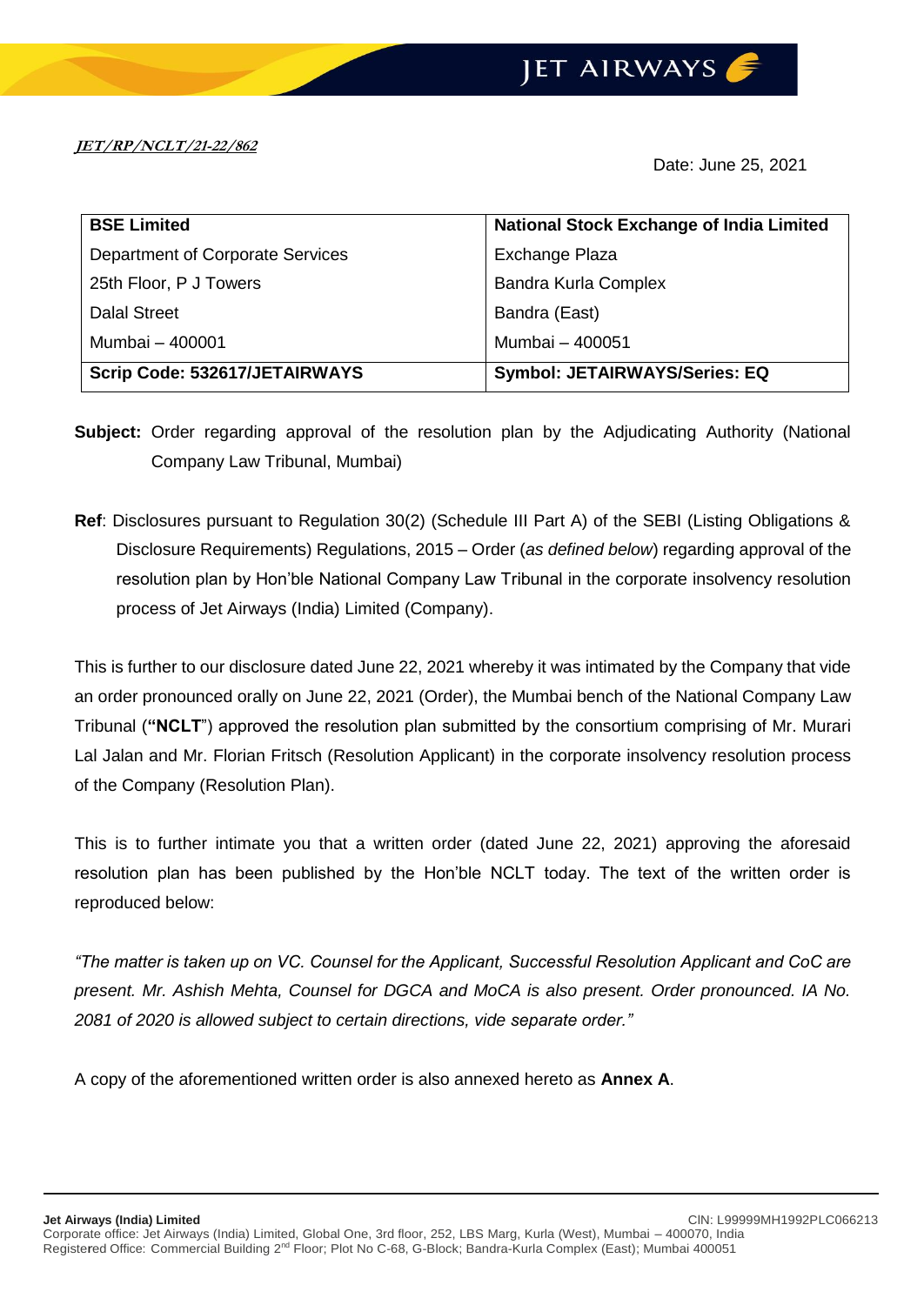## JET AIRWAYS

All stakeholders are requested to note that the written order mentions that IA No. 2081 of 2020 (i.e. the interlocutory application relating to the approval of the resolution plan) is allowed subject to certain directions which will be issued vide a separate order. A separate order containing such directions has not been made available yet.

Further detailed disclosures in terms of Regulation 30(2) (Schedule III Part A) of the SEBI (Listing Obligations & Disclosure Requirements) Regulations, 2015 including disclosures regarding detailed financial proposal and treatment of shareholders of the Company under the Resolution Plan, will be made following receipt of the separate order containing the directions referred to by the Hon'ble NCLT.

The above is for your information and record.

Thanking You,

Yours faithfully,

**For Jet Airways Limited Ashish Chhawchharia** (IBBI/IPA-001/IP-P00294/2017-18/10538) Resolution Professional for Jet Airways (India) Limited

*Correspondence Address:* **Jet Airways (India) Limited,** Global One, 3rd floor, 252, LBS Marg, Kurla (West), Mumbai – 400070 E: [RP.Jetairways@in.gt.com](mailto:RP.Jetairways@in.gt.com)

*Registered with IBBI:* Grant Thornton 10C Hungerford Street, Kolkata – 700017 E: [ashish.chhawchharia@in.gt.com](mailto:ashish.chhawchharia@in.gt.com)